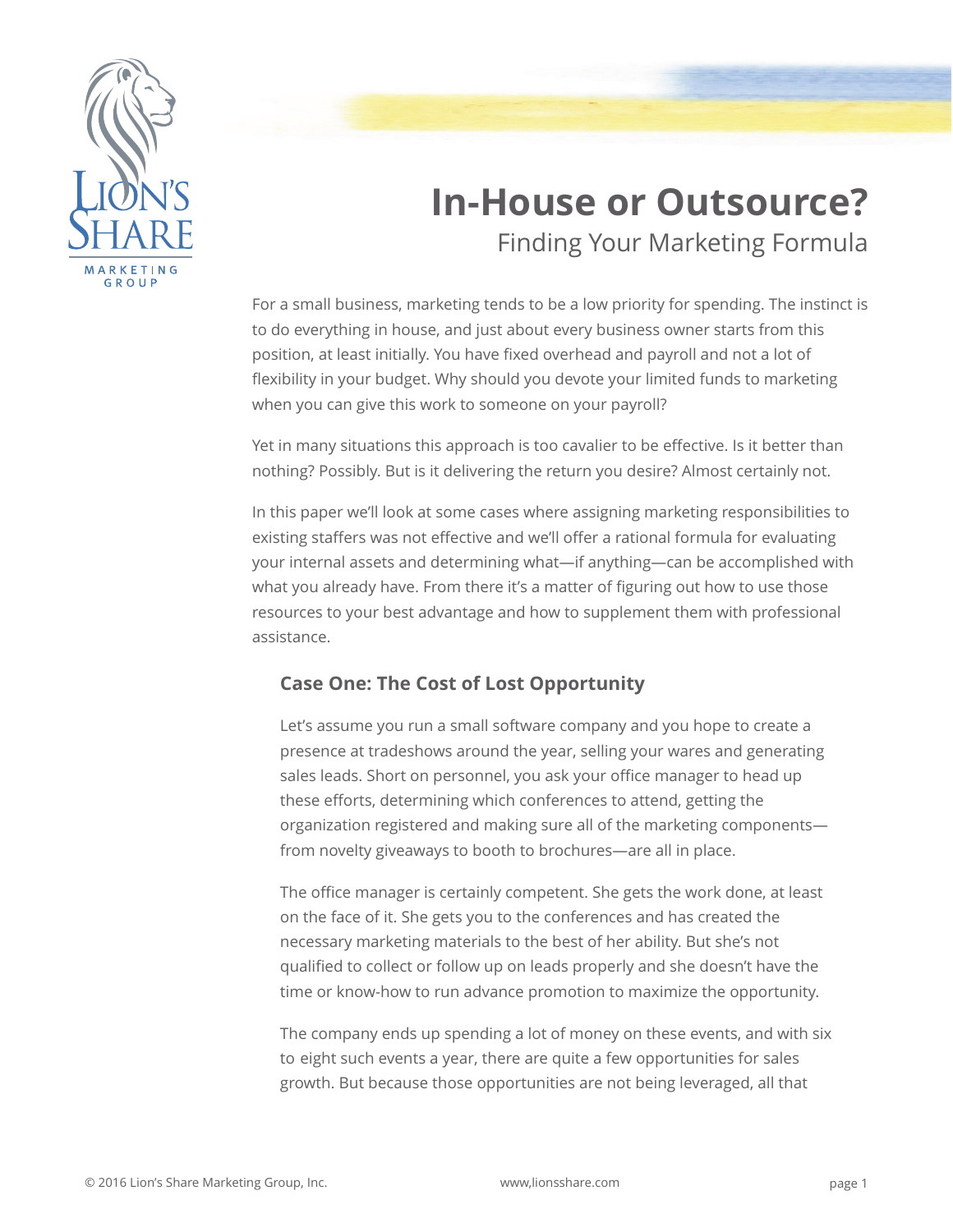money is essentially flushed down the drain. The company comes away from all of these events with nothing to show for them, except perhaps some word of mouth advertising that would have happened anyway. Meanwhile, the office manager who made a valiant effort to do work completely out of her comfort zone, most likely had to neglect other critical responsibilities in the process.

## **Case Two: The Dabbler**

In our second scenario, you run a small tech company with a staff of just ten people—and not one dedicated to marketing. You like coming up with marketing ideas. After all, you're an entrepreneur who has been rewarded for your innovative thinking. You maintain your company website, writing all of the content, including a blog about relevant industry issues. You place an ad in industry publications once or twice a year and you occasionally issue a press release on LinkedIn or Twitter. You've always enjoyed having control over your work, so you're loathe to rely on anyone else and you never delegate to employees. Occasionally, there's a bottleneck of work and you miss getting an important message out in a timely matter.

Your business is doing well, but you don't have the tools to measure which of these tactics has worked, which have drawn notice and which were a waste of your time. In fact there is no systematic approach at all, just a handful of activities that happen on a one-off basis and no one is holding you accountable for them. You're only generating a small percentage of the buzz you could be creating with a holistic, well-coordinated marketing and communications plan and consistent messaging. You haven't spent much money but you're not getting anything tangible in return, either.

#### **Start Where You Are**

Your small business only has a finite number and type of resources in house and it's important to be honest about that.

Typically marketing is not a core competency in your business model and that's perfectly fine. You may, however, have some skillsets to draw from. Perhaps there's someone who can manage organic social media accounts, or someone who can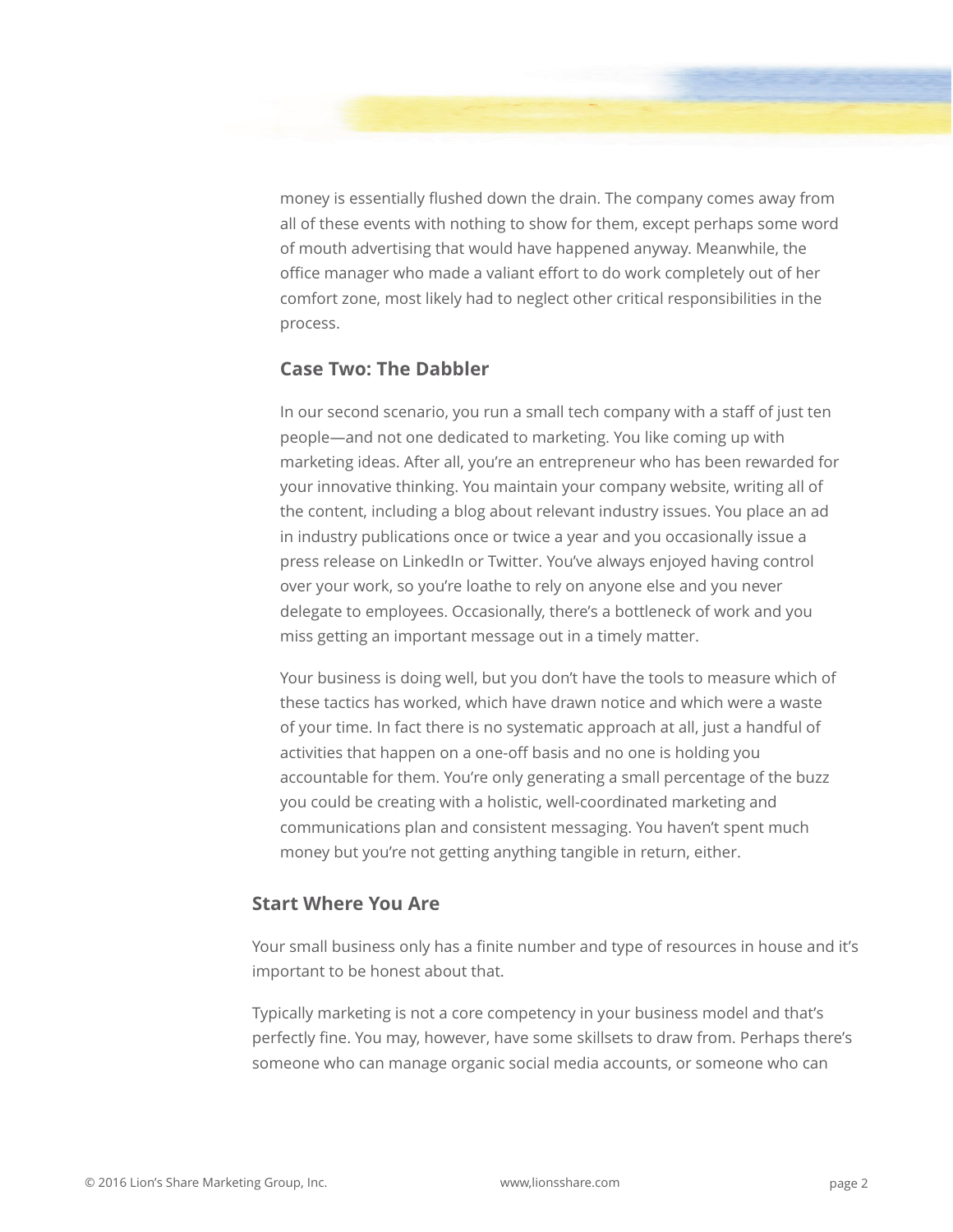

write snappy copy for the company website. Some needed talents and skills include sharp writing, interpersonal savvy, creative thinking, organizational ability, teamwork, business acumen, IT and tech literacy, project management, graphic design and data analysis. Is anyone well versed in trends, strategies and best practices?

Where do your assets reside? Does it make sense to divert internal talents from the work employees are already doing? Will you burn out hardworking employees if you saddle them with too many responsibilities?

Another important question to weigh: Are your skilled employees intuitive or trained? Intuitive talent needs to be managed and guided with a focused, planned approach. Do you have the personnel required to help manage your internal talent?

Look at the employees you have, their total compensation, the time they spend on their given operational tasks and how much money could be lost if they're diverted from them. Factor in any uncertainty about their ability to perform the job and the cost of lost opportunities and compare that to the hourly rate of a marketing firm.

## **Look Outside**

No one wants to use the wrong resources for a job, whether that job is accounting, sales or IT. You wouldn't throw unfamiliar work at a random employee, simply expect them to figure it out and hope for the best, and the same should hold true for marketing.

When it's determined that no one in your company can handle these responsibilities it behooves you to find someone who can. A marketing firm with experience in your industry space can either supplement or take on all of the marketing duties needed within your organization.

There are, of course, many advantages to the outsourced route. Resources don't need to be spent on training or managing payroll or vacation days. There's no investment in equipment, and it's quick to onboard a firm that already specializes in this type of work.

Outsourced work can also be much more efficient. Outsourced workers are more deadline-aware and quick to complete tasks. An outsourced team has an eye to the bigger picture—messaging, branding and a full-fledged marketing campaign and can